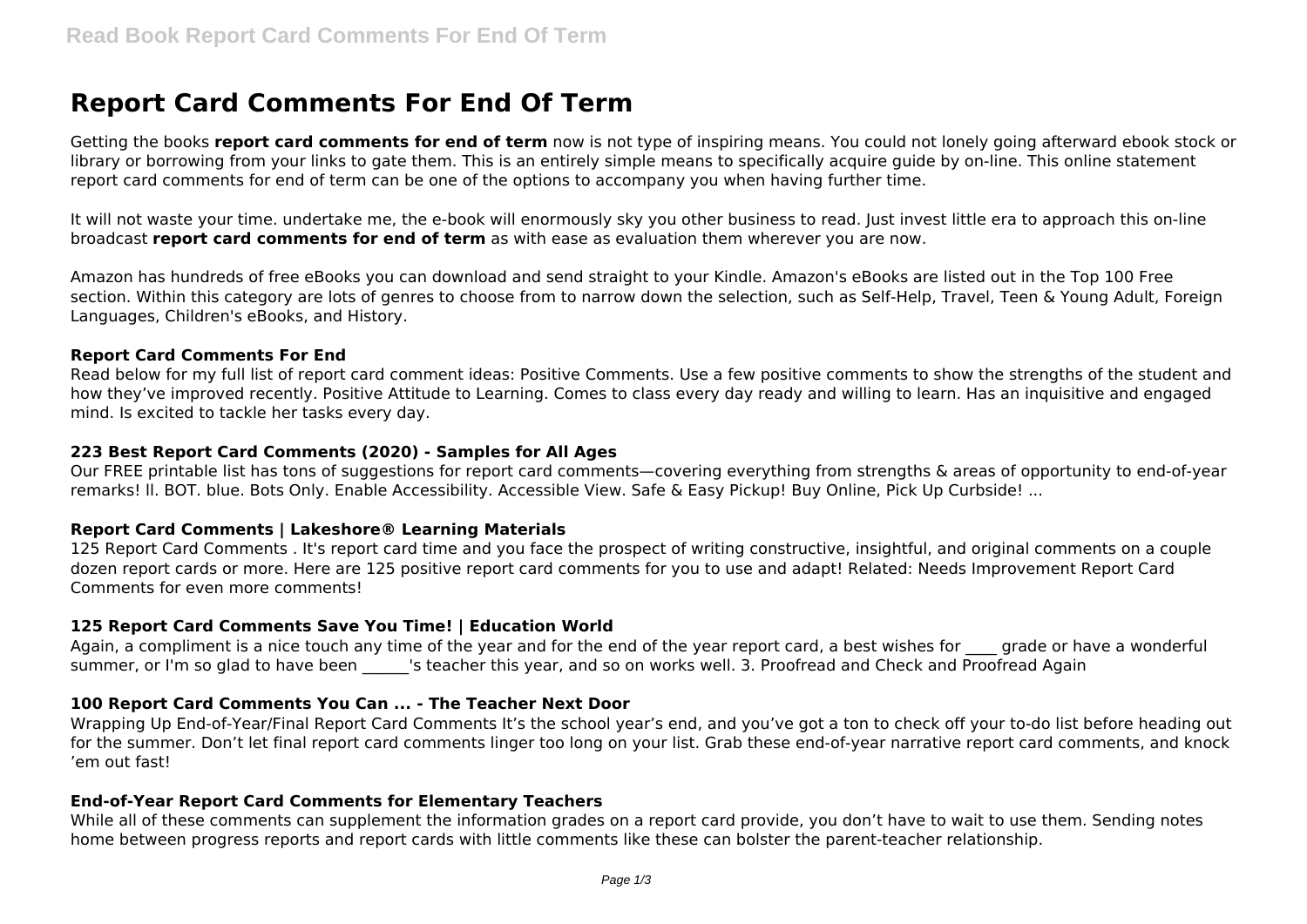## **Sample Report Card Comments for Any Teaching Situation**

Report Card Comments & Phrases—End of Year. This collection of comments and phrases is perfect for end of the year report cards. Customize and tailor them as necessary to provide a fitting look back on the full year in the classroom. Appropriate for all grade levels.

## **Report Card Comments & Phrases—End of Year Assessment ...**

Report Card Comments for Distance Learning . A selection of report card comments specifically suitable for appraising aspects of student performance during distance learning related to pandemic school closures. Ensure that the challenges your students overcame during remote learning are recognized and celebrated!

## **Report Card Comments & Phrases for Distance Learning and ...**

Here are some helpful words to include in your report card comment section: aggressive, ambitious, anxious, confident, cooperative, dependable, determined, developing, energetic, emerging, friendly, generous, happy, helpful, imaginative, improving, neat, observant, pleasant, polite, prompt, quiet, receptive, reliant, resourceful.

## **Report Card Comments for Elementary Teachers**

Report Card Comments for Teachers: Reading, Writing, & ELA. Reading Comments is reading at a grade level. ... and end. I would like to see \_\_ check his/her own writing more carefully before handing assignments in. \_\_ often forgets capital letters and punctuation. \_\_'s writing is clear. organized, and interesting to read. ...

## **Report Card Comments : Reading and Writing**

Report Card Comments Use these general report card comments to communicate to parents how well their child is progressing in any subject area and work habit area. These comments are perfect for use when discussing behavior or drafting comments for the end of the school year.

# **51 Quick General Report Card Comments for Elementary Teachers**

65 Awesome Report Card Comments for Kindergarten. It's that time of year, friends – time for report cards! For some, writing report card comments can be stressful, and leave you feeling mentally exhausted. But, did you know report card comments are sometimes the only part parents bother reading?

# **65 Awesome Report Card Comments | Little Learning Corner**

Report Card Comments Over 1830 report card and Individual Education Plan comments organized in a ready-to-use format. Insert student name into the comment that most accurately matches the level of achievement. Key words are bolded and comments ranked by topic, nature, and length, making sight reading and search easy for busy teachers.

## **Report Card Comments - Timesavers For Teachers.com**

The Importance of Report Cards. Report cards help track a child's progress and let both the teacher and parents know what the child is excelling in and what they need to work on. Comments and observations can provide tremendous insight into the child's wellbeing and help foster a supportive network of teachers and family members. Related Articles

# **Preschool Report Card Comment Examples | LoveToKnow**

Show Respect. Above all, remember that you must show respect to the student whether you are leaving positive or negative comments.. So, I hope